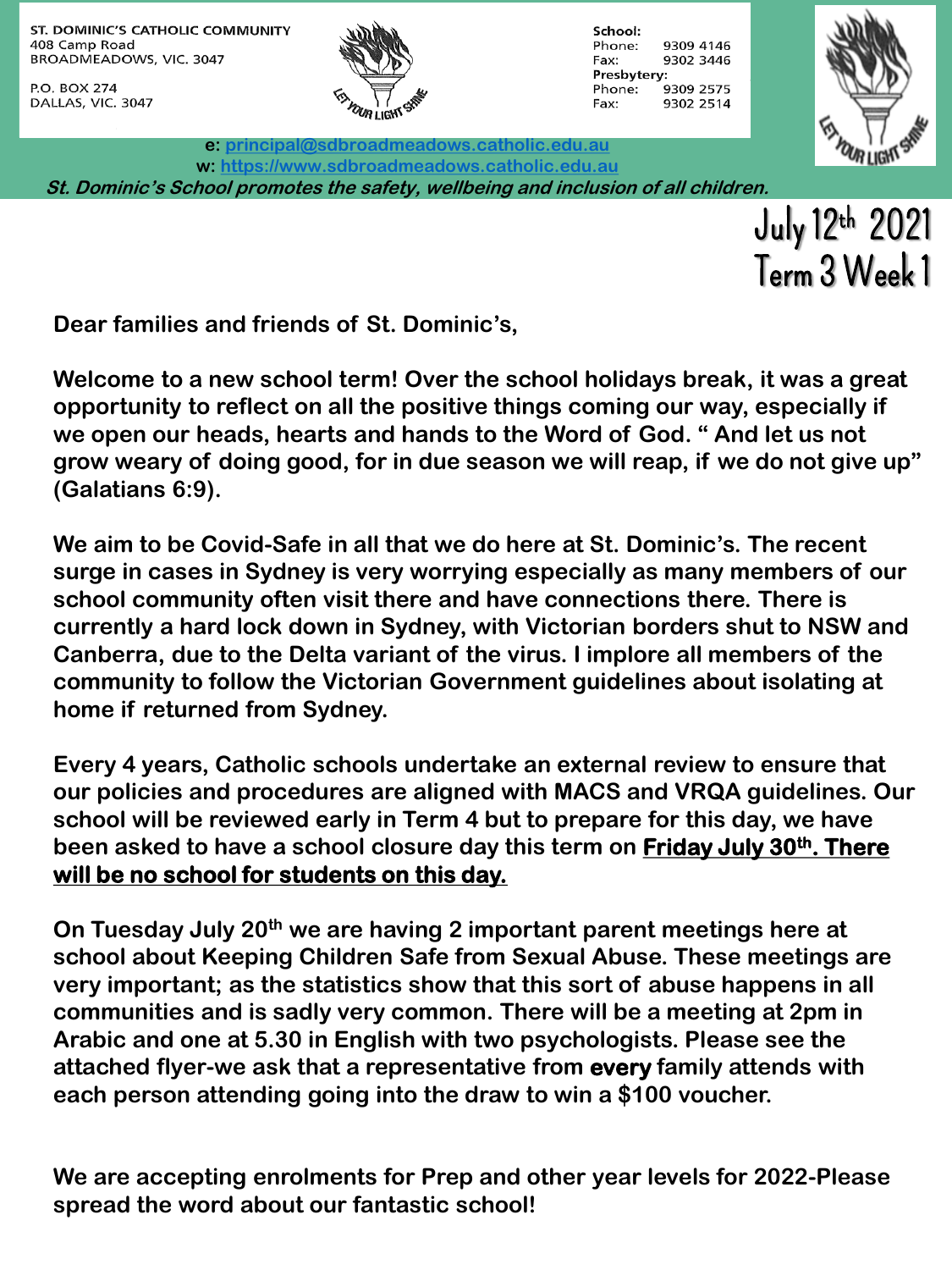P.O. BOX 274 DALLAS, VIC. 3047



School: Phone: 9309 4146 Fax: 9302 3446 Presbytery: 9309 2575 Phone: 9302 2514 Fax:



**e: [principal@sdbroadmeadows.catholic.edu.au](mailto:principal@sdbroadmeadows.catholic.edu.au) w: [https://www.sdbroadmeadows.catholic.edu.au](https://www.sdbroadmeadows.catholic.edu.au/) St. Dominic's School promotes the safety, wellbeing and inclusion of all children.**

**All students should be in the full winter school uniform each day this termexcept for sports days as outlined below:**

**Sports uniforms to be worn only on the following days: Prep- Tuesday Year 1- Monday Year 2- Friday Year 3/4- Tuesday Year 5/6- Monday, Wednesday, Friday**

**Kelly Sports, Canteen, Learning Club and Breakfast Club all begin again this week. School Hub activities for parents and the wider community also begin this week onsite in the Hub with density limits applying. If you or any of your children are sick, DO NOT COME TO SCHOOL OR TO HUB ACTIVITIES.**

**Parents are welcome to attend school assemblies again- please observe social distancing measures and ensure that you have checked in using the Service Victoria QR code to check in.**

**Earlier this year, all Catholic schools in the Archdiocese of Melbourne had a change of governance with all schools now being part of MACS (Melbourne Archdiocese Catholic Schools), with all schools now being required to have a School Advisory Council (SAC). School Advisory Councils (SAC) are advisory groups which form an important expression of the educational partnership that exists between parents, schools, parishes and the wider community to support all students. The SAC provides a forum for discussion and discernment, where the parent voice and perspective are available to influence the decisions made by the principal and parish priest for the good of school and parish where the wellbeing and outcomes for students is paramount. If any parents are interested in joining this group which will meet one or two times per term, please let me know.**

**Have a great week- Alison**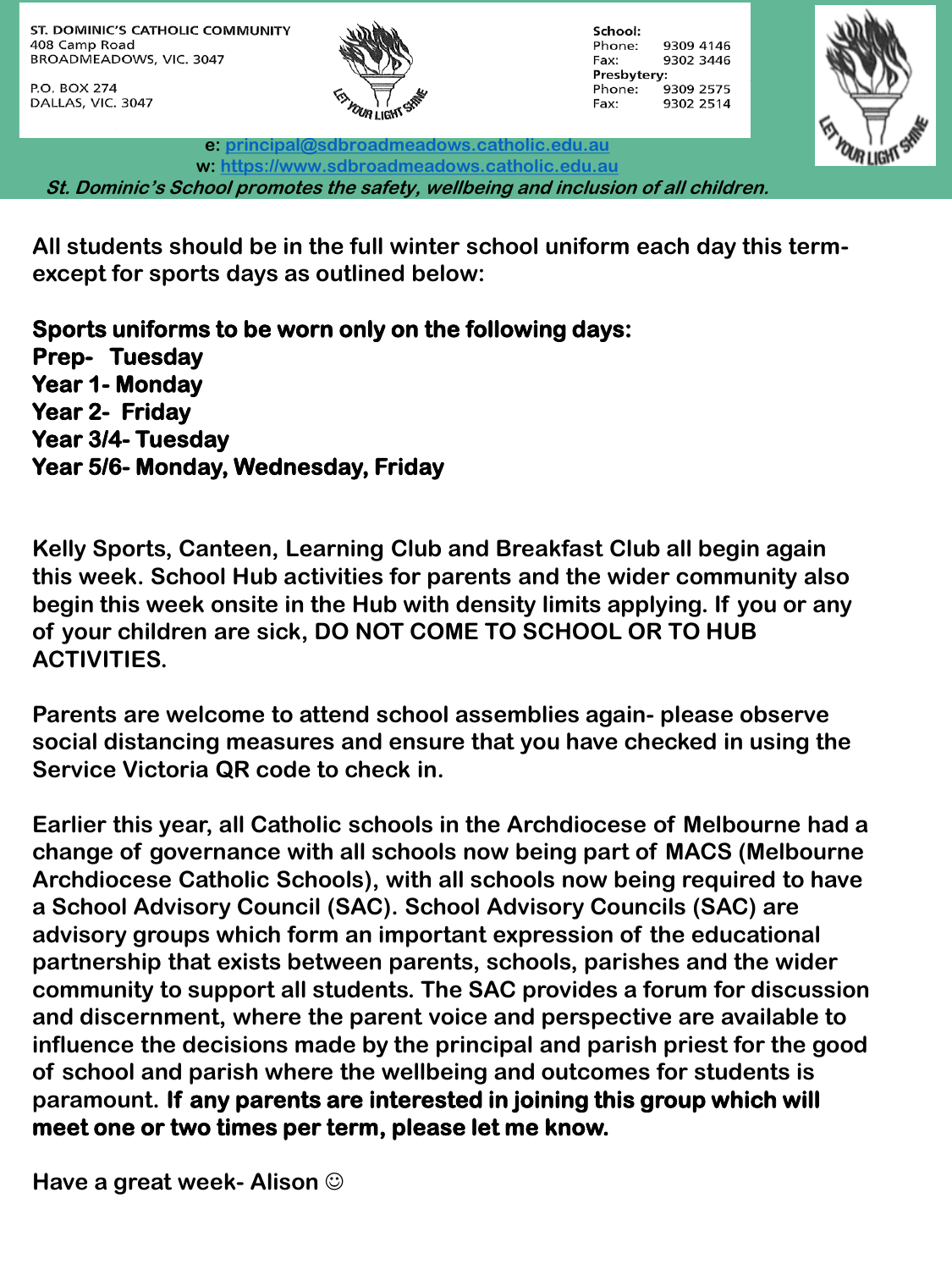P.O. BOX 274 DALLAS, VIC. 3047



School: 9309 4146 Phone: Fax: 9302 3446 Presbytery: Phone: 9309 2575 9302 2514 Fax:



**e: [principal@sdbroadmeadows.catholic.edu.au](mailto:principal@sdbroadmeadows.catholic.edu.au)**

**w: https://www.sdbroadmeadows.catholic.edu.au St. Dominic's School promotes the safety, wellbeing and inclusion of all children.**

## **Term 3 Important Dates**

|                                       | <b>TERM 3 CALENDAR</b>                                 |  |  |
|---------------------------------------|--------------------------------------------------------|--|--|
|                                       | Some important dates for the coming weeks (more to     |  |  |
|                                       | come)                                                  |  |  |
| July 12th                             | <b>Welcome back to school!</b>                         |  |  |
| July 20th                             | Protective behaviours workshops for parents-2pm        |  |  |
|                                       | in Arabic and 5.30pm in English                        |  |  |
| July 30th                             | No school for students- School Closure Day             |  |  |
| August 5th                            | <b>Year 1 Collingwood Children's Farm Excursion</b>    |  |  |
| August 6th                            | <b>Prep Break Making incursion</b>                     |  |  |
| August 17th                           | 5/6S to Strathmore excursion                           |  |  |
| <b>August 26th</b>                    | <b>Year 1 Zoo Excursion</b>                            |  |  |
| August 27th                           | <b>Book Week dress up day</b>                          |  |  |
| August 31st                           | <b>Art Show</b>                                        |  |  |
| September 1st                         | <b>Art Show</b>                                        |  |  |
| September 3rd                         | <b>Father's Day Stall and Breakfast</b>                |  |  |
| September 8th                         | <b>Parent Teacher Interviews-early finish days for</b> |  |  |
| and 9 <sup>th</sup>                   | students                                               |  |  |
| <b>September</b>                      | Sacrament of First Eucharist for Year 4 and 5          |  |  |
| 11 <sup>th</sup> and 12 <sup>th</sup> | <b>students</b>                                        |  |  |
| <b>September</b>                      | <b>Last day of Term 3</b>                              |  |  |
| <b>17th</b>                           |                                                        |  |  |
|                                       |                                                        |  |  |



**Like us on Facebook-St. Dominic's Catholic Primary School Broadmeadows**